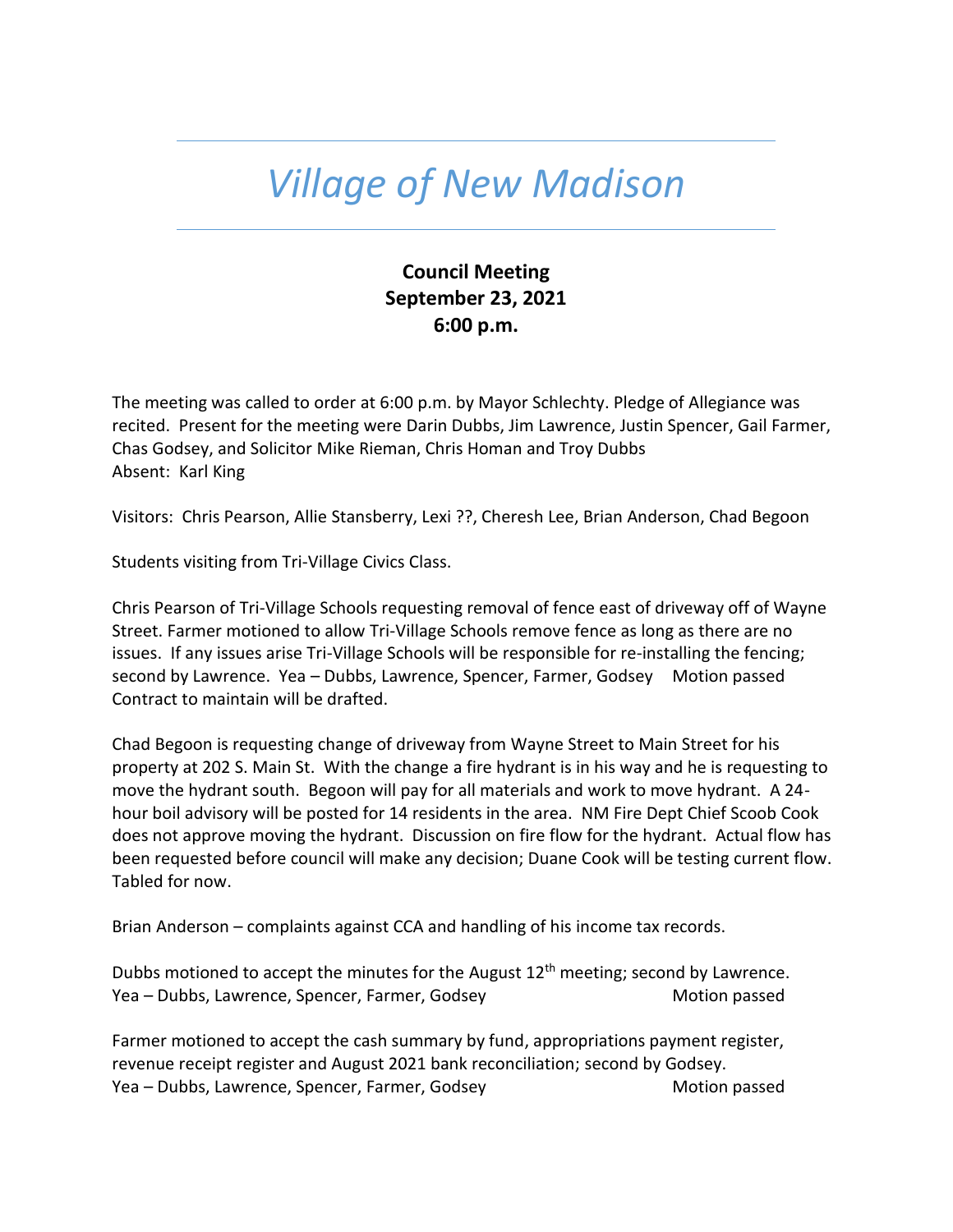Mayor's Report: Trick or Treat to be held Sunday, October 31<sup>st</sup> from 2-4 p.m. Mayor Schlechty is working with the school NHS advisor on a fundraiser for the purchase of Veteran's banners for New Madison. Village would purchase the brackets to hang. Would be a nice addition for the village.

**Parks & Recreation**:

**Safety & Security:**

**Sewage, Sanitation & Water:** New tower has been drained for repairs & paint. Cathodic protection to be installed.

**Streets & Infrastructures:** Duffield Street to be paved on 9/24/2021 by Wagner Paving. **Growth, Development, Zoning & Annexation:** 

## **Finance, Audit & Economic Development:**

**Personnel:** Dubbs will be notifying committee of 2022 recommendations for employee pay

### **Cemetery:**

**Fire Department:** NMFD currently rated at "4" **Rescue Squad**:

Fiscal Officer Report: 2<sup>nd</sup> half 2021 real estate tax distribution received - \$54,502.80 (including \$1,231.54 in delinquent utilities). American Recovery Act funds received - \$62,9013.01. CCA is asking communities who are interested to have drop boxes in the area to better serve taxpayers; which they would maintain. CCA is closing their Hamilton office 9/30/2021. They would also like to expand on-site taxpayer assistance on a more regular schedule/satellite offices. I will be meeting with CCA on October  $4<sup>th</sup>$  to discuss. Year-end meeting – December 29<sup>th</sup> at 6:00 p.m. to approve final payments to close out year. Picnic tables and trash receptacles have been received. Duane Cook is assembling; once finished will take pictures and submit to County Parks for grant fund distribution.

### **Unfinished Business:**

Farmer complained Rumpke is leaving trash to blow in the streets and would like Rumpke notified. Roberta will make the call.

Dubbs motioned to suspend the rules and ready by title  $2^{nd}$  and  $3^{rd}$  time resolution accepting the amounts and rates as determined by the budget commission and authorizing the necessary tax levies and certifying them to the county auditor; second by Farmer. Yea – Dubbs, Lawrence, Spencer, Farmer, Godsey Mothom Motion passed

Dubbs motioned to declare budget resolution an emergency; second by Farmer. Yea – Dubbs, Lawrence, Spencer, Farmer, Godsey Mother Motion passed

Dubbs motioned to adopt legislation; second by Lawrence.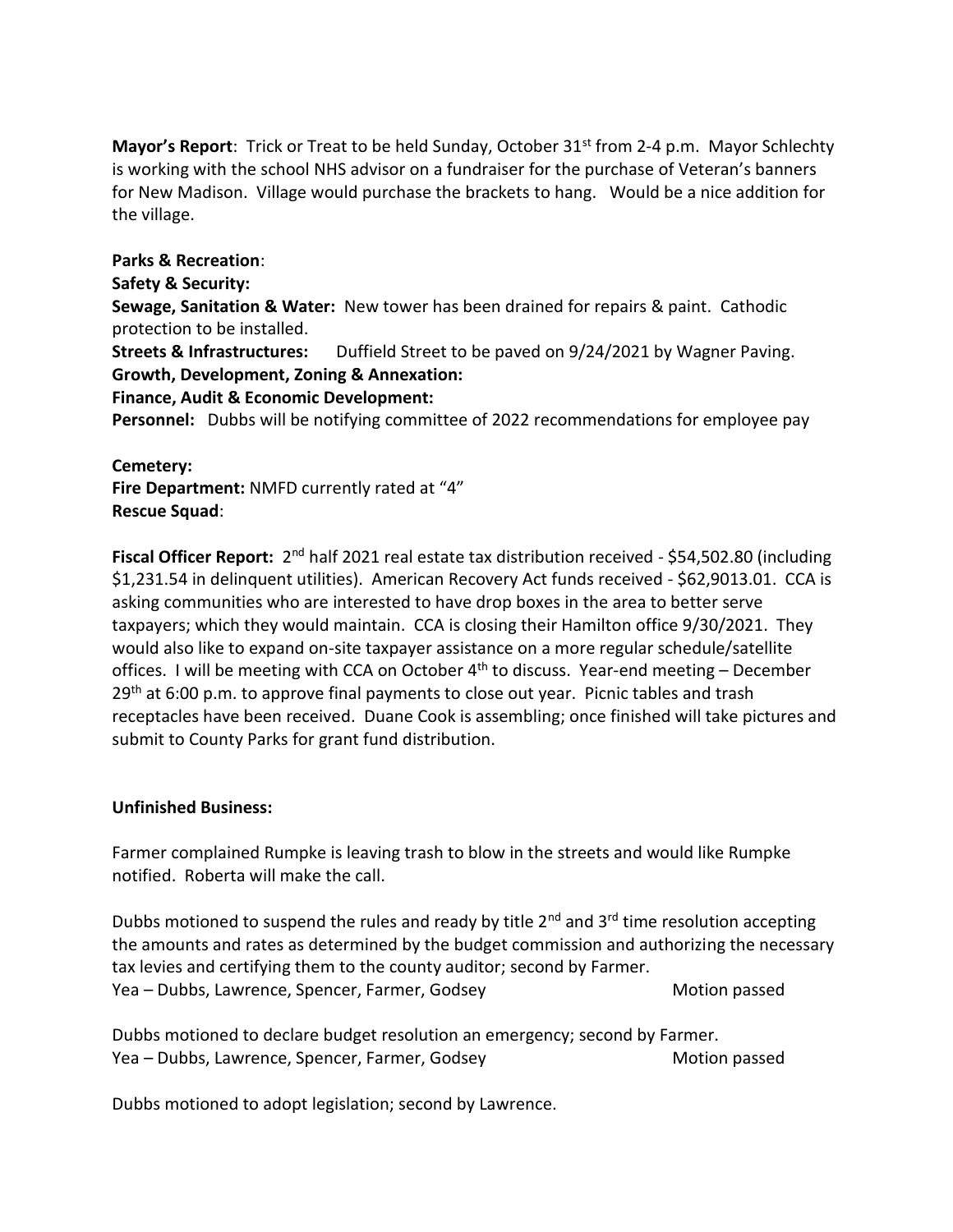Yea – Dubbs, Lawrence, Spencer, Farmer, Godsey Motion passed Motion passed

**New Business:** Dubbs motioned to suspend the rules and read by title 2<sup>nd</sup> and 3<sup>rd</sup> time Ordinance 21-05 authorizing the creation of the American Rescue Plan Fund 2151 and declaring an emergency; second by Spencer. Yea – Dubbs, Lawrence, Spencer, Farmer, Godsey Motion passed Motion passed Dubbs motioned to declare an emergency for Ordinance 21-05; second by Spencer. Yea – Dubbs, Lawrence, Spencer, Farmer, Godsey Mother Motion passed Dubbs motioned to adopt Ordinance 21-05; second by Spencer. Yea – Dubbs, Lawrence, Spencer, Farmer, Godsey Mother Motion passed Dubbs motioned to suspend the rules and read by title 2<sup>nd</sup> and 3<sup>rd</sup> time Resolution 21-17 to approve the contract for legal services for the Village of New Madison; second by Farmer. Yea – Dubbs, Lawrence, Spencer, Farmer, Godsey Mothom Motion passed Dubbs motioned to adopt Resolution 21-17; second by Farmer. Yea – Dubbs, Lawrence, Spencer, Farmer, Godsey Motion passed Motion passed Dubbs motioned to suspend the rules and read by title  $2^{nd}$  and  $3^{rd}$  time Resolution 21-16 authorizing bidding for 2022 farm services; second by Lawrence. Yea – Dubbs, Lawrence, Spencer, Farmer, Godsey Motion passed Dubbs motioned to adopt Resolution 21-16; second by Farmer. Yea – Dubbs, Lawrence, Spencer, Farmer, Godsey Motion passed Motion passed Dubbs motioned to suspend the rules and read by title  $2^{nd}$  and  $3^{rd}$  time Resolution 21-20 amending current trash rates per Rumpke contract; second by Spencer. Yea – Dubbs, Lawrence, Spencer, Farmer, Godsey Mother Motion passed Dubbs motioned to adopt Resolution 21-20; second by Lawrence. Yea – Dubbs, Lawrence, Spencer, Farmer, Godsey Mother Motion passed

Dubbs motioned to suspend the rules and read by title Ordinance 21-04 approving, adopting and enacting Ohio Basic Code 2022 as the code of ordinances for the Village of New Madison; second by Farmer.

| Yea – Dubbs, Lawrence, Spencer, Farmer, Godsey               | Motion passed |
|--------------------------------------------------------------|---------------|
| Dubbs motioned to adopt Ordinance 21-04; second by Lawrence. |               |
| Yea – Dubbs, Lawrence, Spencer, Farmer, Godsey               | Motion passed |

1<sup>st</sup> Reading of Resolution 21-19 approve contract for fire services for Village of New Madison.

1<sup>st</sup> Reading of Resolution 21-18 approve contract for emergency medical services for Village of New Madison.

Dubbs motioned to suspend the rules and read by title  $2^{nd}$  and  $3^{rd}$  time Resolution 21-15 authorizing the Mayor to apply for, accept, and enter into a cooperative agreement between the Village of New Madison and the Ohio Water Development Authority for the refinancing of